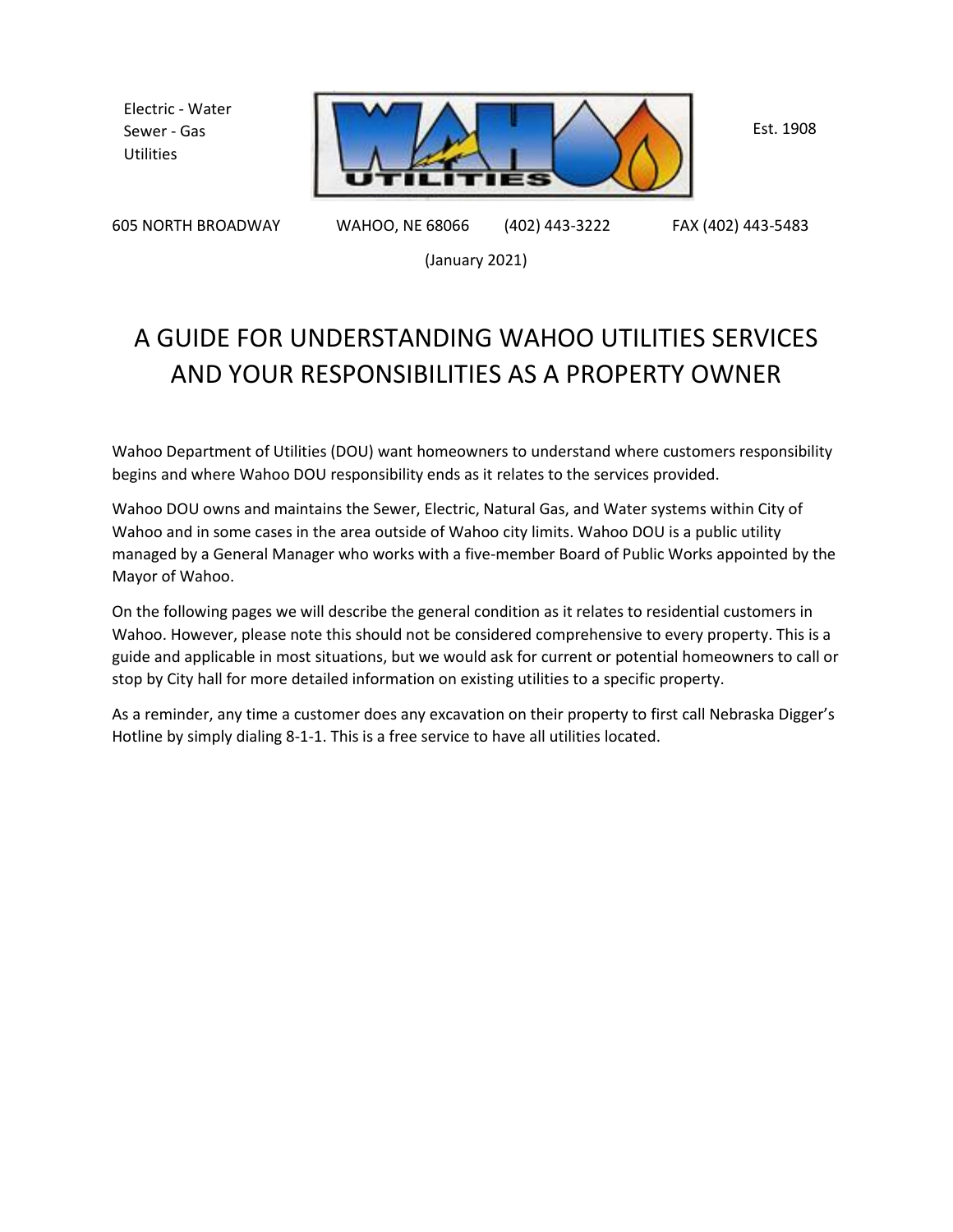## **Sanitary Sewer Service**

Wahoo DOU owns and maintains the Sanitary Sewer Mains throughout Wahoo. Our sanitary sewer mains are separate from any storm sewer mains. There are three types of sanitary sewer service provided in Wahoo: 1) Gravity Sewer system, 2) Shared private lines, and 3) Pressure Sewer system.

GRAVITY SEWER SYSTEM: The vast majority of Wahoo is served Sewer by a Gravity Sewer system with Individual Residential Sewer Service (Diagram 1). This Diagram shows the typical service line to a home. As you can see the homeowner is responsible for the sewer service from the home all the way to the DOU Sewer Main. This includes the tap where the line from the home (service line) connects to the main.

SHARED PRIVATE LINES: Wahoo also has some properties that are connected to Shared Private Lines (Diagram 2). For many different reasons properties are connected to a shared private line that serves multiple separate properties. All properties are connected to this shared private line which is then connected to the Sewer Main that is owned by Wahoo DOU. Wahoo DOU does not own and will not maintain these shared private lines. If a group of property owners on a shared private line want to have Wahoo DOU sewer main extended to the area to eliminate the shared private line, we would encourage them to talk to DOU for more information on the process of setting up a Sanitary Sewer Extension District.

PRESSURE SEWER SYSTEM: Wahoo DOU also has a section of town served by a Pressure Sewer System (Diagram 3) This system is different in how it operates as it does not solely rely on gravity. The customer has an injector pump located in a lift station or converted septic tank on their property that pumps the sewer into a pressurized Wahoo DOU sewer main. The Property owner owns and maintains the Injector Pump, Lift station and sewer service to the Shut off valve located on or near the property line. Wahoo DOU owns the Shut off valve, backflow preventor and remaining portion of the service connection to the pressurized sewer main. Wahoo DOU owns the mains associated with the Pressurized sewer system.



#### **Gravity Sewer System - Individual Residential Sewer Service (Diagram 1)**

Main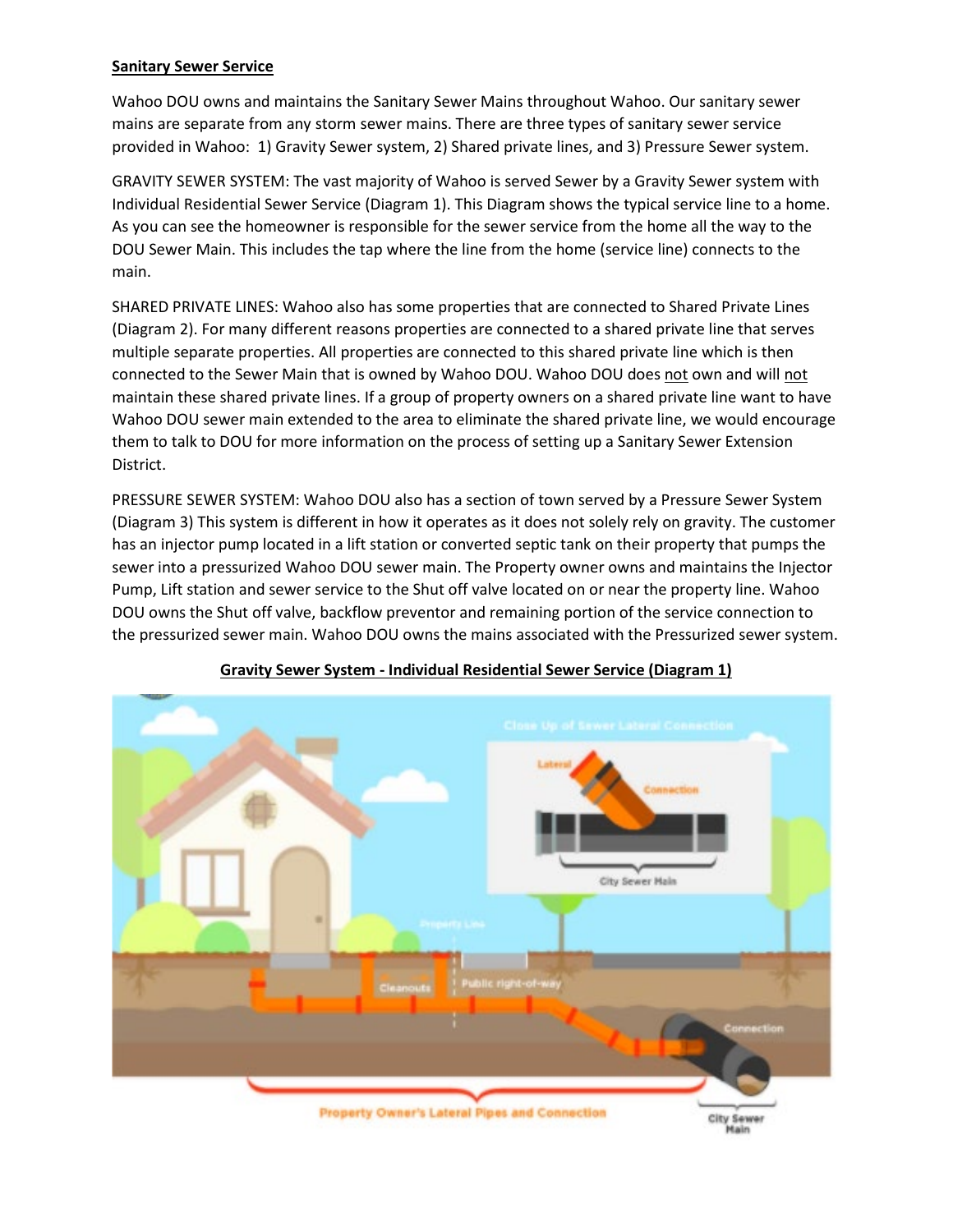

**Pressure Sewer System (Diagram 3)**

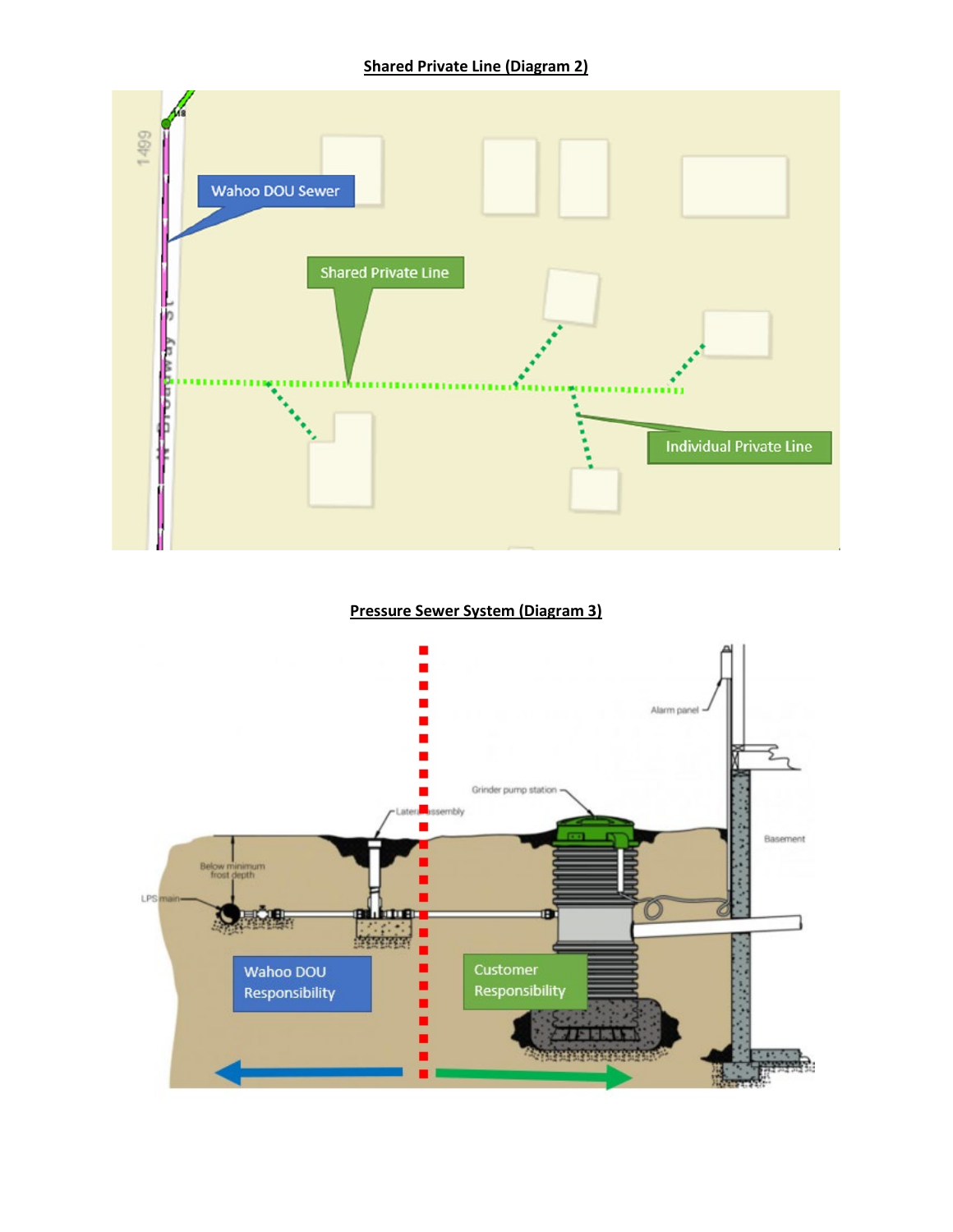## **Residential Electric Service**

There can often be confusion about who is responsible for maintaining and repairing residential electrical equipment. This information is a reference to help identify the utility owned equipment versus the customer owned equipment. In the diagrams below, black represents DOU-owned equipment, gray represents customer-owned equipment (Diagram 4).

Wahoo DOU provides, installs, maintains, and repairs all the following equipment (shown in black):

- Meter
- Service wire
- Service connection point
- Transformer
- Pole
- Supply side of transformer *(not shown)*

Customer or customer-hired electrician provides, installs, maintains, and repairs all the following equipment (shown in gray):

- Weatherhead
- House hook/anchor
- Guy wire
- Service mast
- Service entrance cable
- Riser conduit
- Wiring and electrical panel inside the house *(not shown)*
- Meter socket (Must be purchased from Wahoo DOU)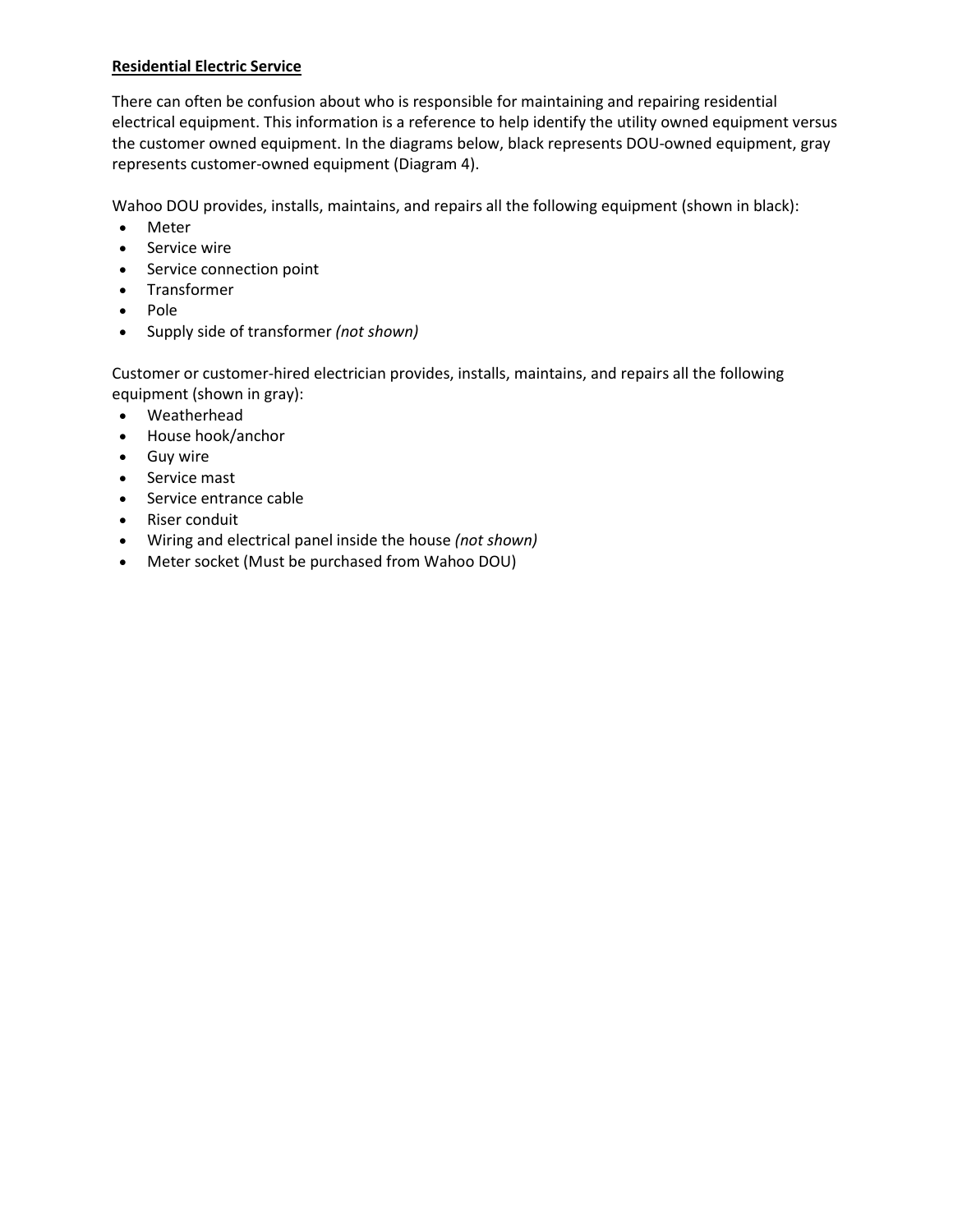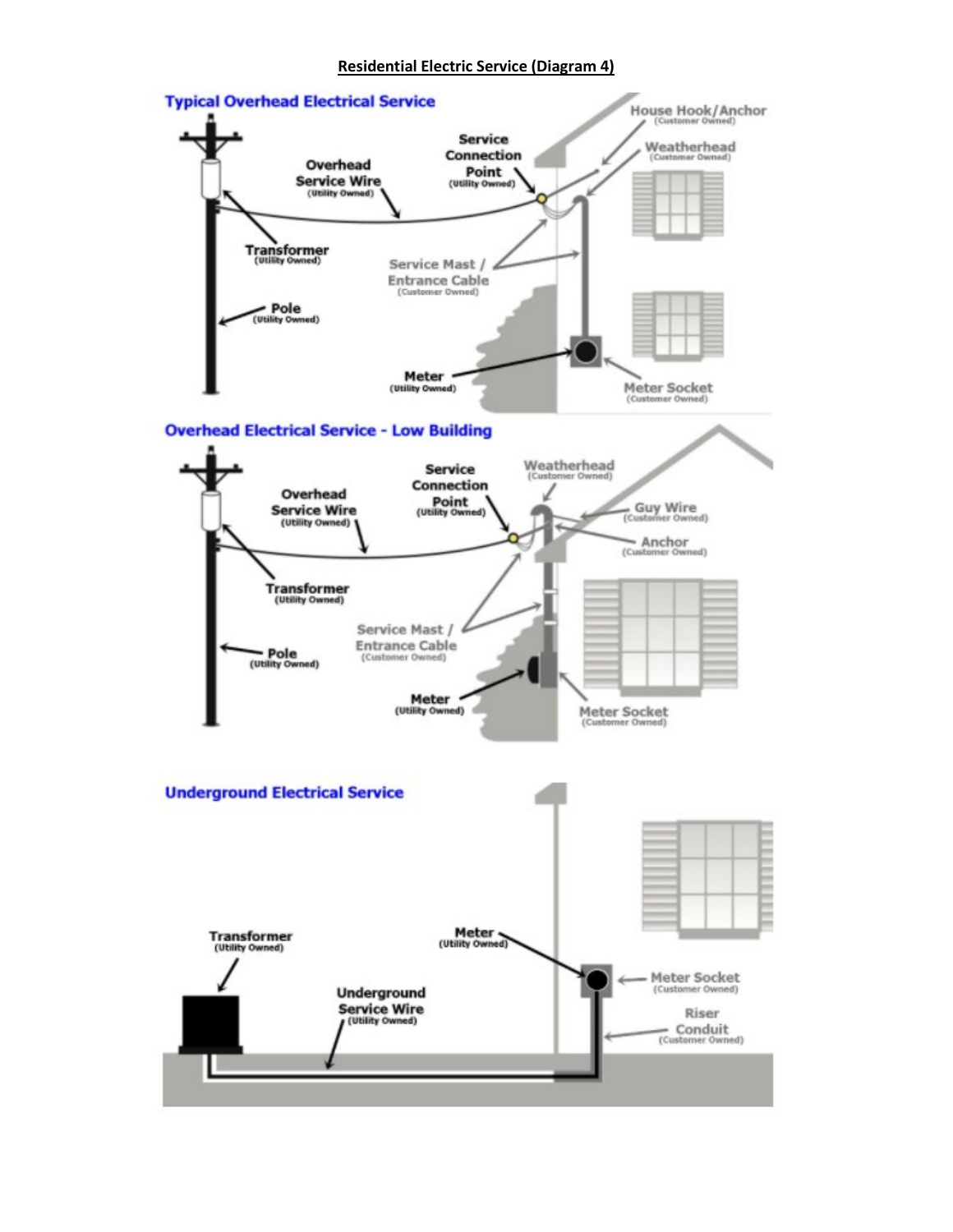#### **Natural Gas Service**

Wahoo DOU owns and maintains the Natural Gas mains and service lines up to and including the Gas meter most often placed next to your home. The diagram below explains the ownership of a typical residential system (Diagram 5).

Customer-owned pipes and lines are between the meter and your appliance. These include underground lines to yard lights, pool and spa heaters, garages, workshops, and similar areas. Please be aware that, if you have any underground customer-owned lines in a project area, you are responsible for contacting Nebraska 8-1-1 to locate and mark them or other underground facilities before your project begins. Take care if excavating in the area, to avoid damage to underground utilities.



# **Natural Gas Service (Diagram 5)**